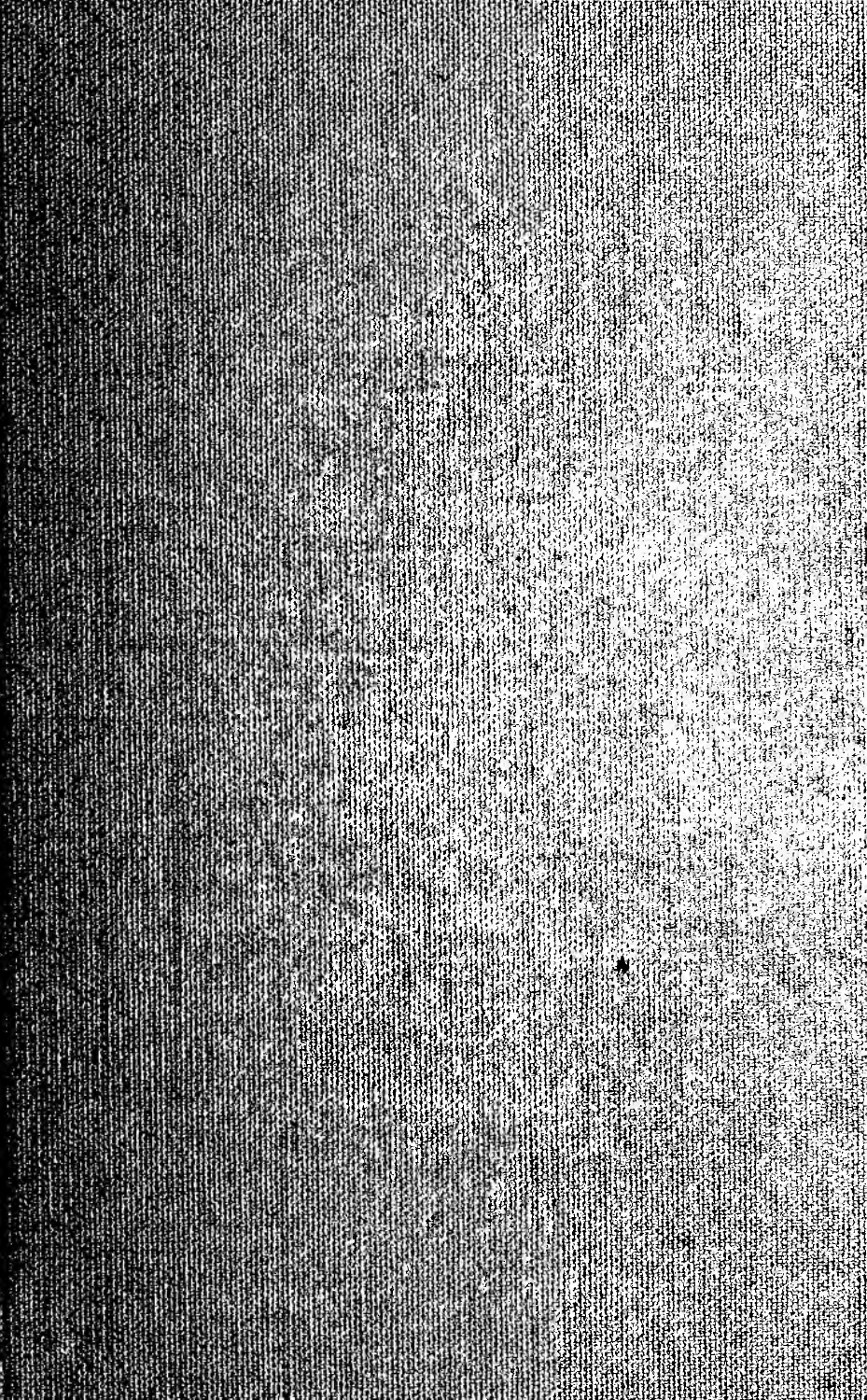|                                                                                   | <b>Democratic Primary</b>                           |                                                  |                                    |                                   | <b>Republican Primary</b>                          |                         |                                       |                                                 |                |                                      |
|-----------------------------------------------------------------------------------|-----------------------------------------------------|--------------------------------------------------|------------------------------------|-----------------------------------|----------------------------------------------------|-------------------------|---------------------------------------|-------------------------------------------------|----------------|--------------------------------------|
| <b>Twenty-Third</b><br>Middlesex<br><b>District</b>                               | <b>John McCulloch</b><br>of Bedford                 | Virginia E. Mooney<br>of Burlington              | Charles A. Murphy<br>of Burlington | All Others                        | Blanks                                             | <b>Total Votes Cast</b> | George L. Judge, Jr.<br>of Burlington | <b>All Others</b>                               | Blanks         | <b>Total Votes Cast</b>              |
| Bedford<br>Burlington<br>Wilmington                                               | 661<br>180<br>17                                    | 41<br>393<br>28                                  | 78<br>1,018<br>90                  | -<br>$\mathbf{1}$                 | 10<br>42<br>9                                      | 790<br>1,634<br>144     | 178<br>255<br>47                      | —<br>$\overline{7}$<br>$\overline{\phantom{0}}$ | 35<br>45<br>10 | $\overline{213}$<br>$\frac{307}{57}$ |
| TOTALS                                                                            | 858                                                 | 462                                              | 1,186                              | 1                                 | 61                                                 | 2,568                   | 480                                   | $\overline{7}$                                  | 90             | 577                                  |
|                                                                                   | <b>State Election</b>                               |                                                  |                                    |                                   |                                                    |                         |                                       |                                                 |                |                                      |
| <b>Twenty-Third</b><br>Middlesex<br><b>District</b>                               | George L. Judge, Jr.<br>of Burlington<br>Republican | Charles A. Murphy<br>of Burlington<br>Democratic | All Others                         | <b>Blanks</b>                     | <b>Total Votes Cast</b>                            |                         |                                       |                                                 |                |                                      |
| Bedford<br>Pct. 1<br>2<br>3<br>$\overline{\mathbf{4}}$<br>1.1.1.1.1.1             | 816<br>358<br>936<br>745                            | 866<br>443<br>865<br>723                         | $\overline{4}$<br>$\mathbf{1}$     | 202<br>106<br>213<br>178          | 1.888<br>907<br>2,014<br>1,647                     |                         |                                       |                                                 |                |                                      |
| Burlington<br>Pct. $1$ ,<br>$\overline{\mathbf{c}}$<br>3<br>4<br>5<br>6<br>$\sim$ | 1,109<br>713<br>884<br>788<br>884<br>955            | 895<br>821<br>975<br>929<br>940<br>900           | 1<br>1<br>1<br>5<br>3<br>3         | 96<br>96<br>116<br>79<br>78<br>60 | 2.101<br>1.631<br>1,976<br>1,801<br>1,905<br>1.918 |                         |                                       |                                                 |                |                                      |
| Wilmington<br>Pct. $3$<br>TOTALS                                                  | 630<br>8,818                                        | 751<br>9,108                                     | 19                                 | 210<br>1,434                      | 1,591<br>19,379                                    |                         |                                       |                                                 |                |                                      |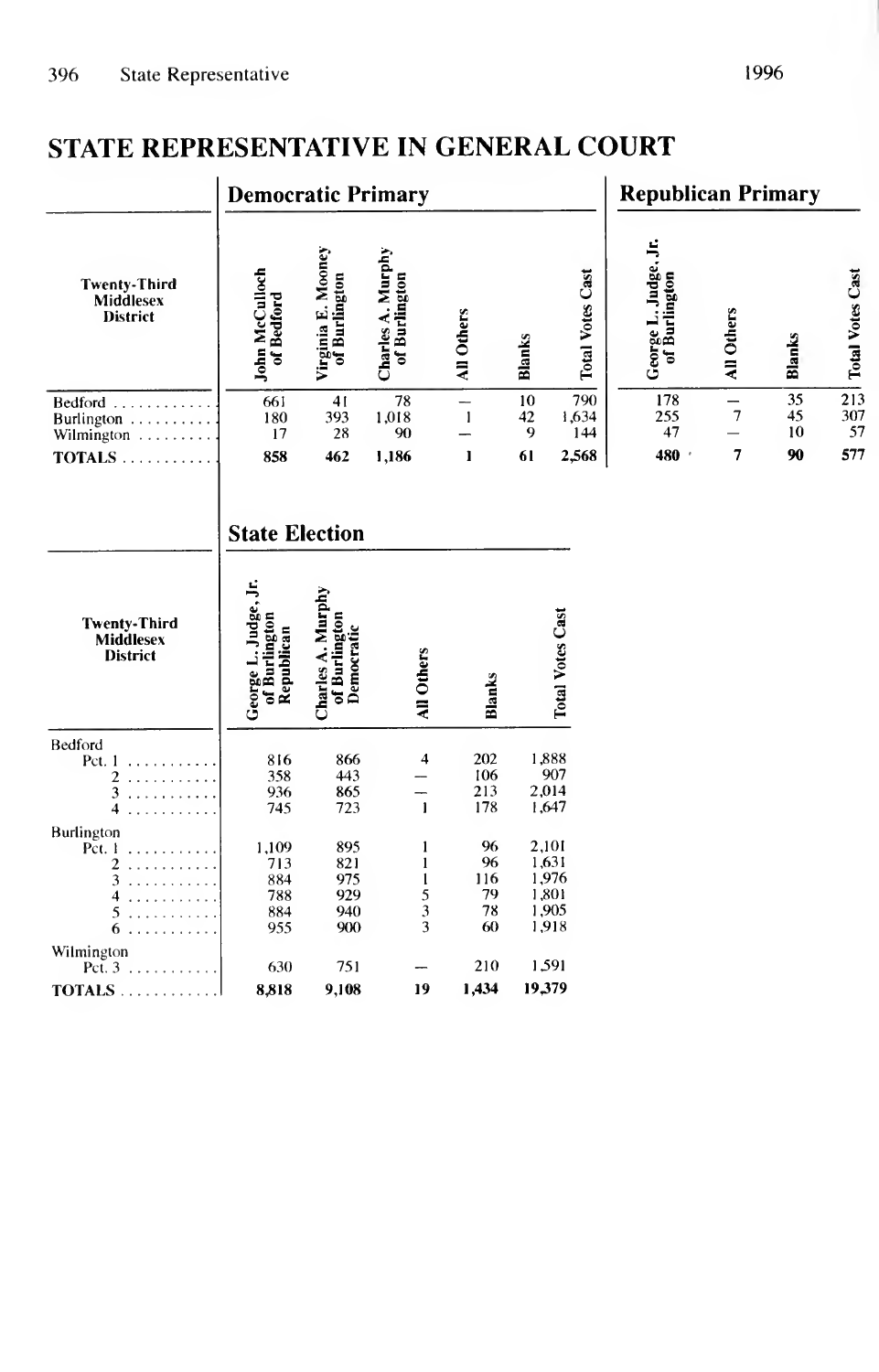|                                                                   | <b>Democratic Primary</b>                                                                        |                                                  |                                                                             |                                                                                                  | <b>Republican Primary</b> |                   |               |                         |
|-------------------------------------------------------------------|--------------------------------------------------------------------------------------------------|--------------------------------------------------|-----------------------------------------------------------------------------|--------------------------------------------------------------------------------------------------|---------------------------|-------------------|---------------|-------------------------|
| <b>Twenty-Fourth</b><br>Middlesex<br><b>District</b>              | William G. Greene, Jr.<br>of Billerica                                                           | All Others                                       | Blanks                                                                      | <b>Total Votes Cast</b>                                                                          | No Nomination             | <b>All Others</b> | <b>Blanks</b> | <b>Total Votes Cast</b> |
| Billerica                                                         | 916                                                                                              | 3                                                | 185                                                                         | 1,104                                                                                            |                           |                   | 329           | 329                     |
| TOTALS                                                            | 916                                                                                              | 3                                                | 185                                                                         | 1,104                                                                                            |                           |                   | 329           | 329                     |
| <b>Twenty-Fourth</b><br>Middlesex<br><b>District</b>              | <b>State Election</b><br>William G. Greene, Jr.<br>Democratic<br>of Billerica                    | All Others                                       | Blanks                                                                      | <b>Total Votes Cast</b>                                                                          |                           |                   |               |                         |
| Billerica<br>Pct. 1<br>2<br>3<br>5<br>6<br>8<br>9<br>10<br>TOTALS | 1,163<br>1,251<br>1,181<br>1,161<br>1,248<br>1,250<br>1,275<br>1,126<br>1,219<br>1,322<br>12,196 | 7<br>5<br>8<br>8<br>5<br>5<br>12<br>1<br>4<br>55 | 335<br>390<br>361<br>383<br>406<br>453<br>454<br>359<br>322<br>416<br>3,879 | 1,505<br>1,646<br>1,542<br>1.552<br>1,662<br>1,708<br>1,734<br>1,497<br>1,542<br>1,742<br>16,130 |                           |                   |               |                         |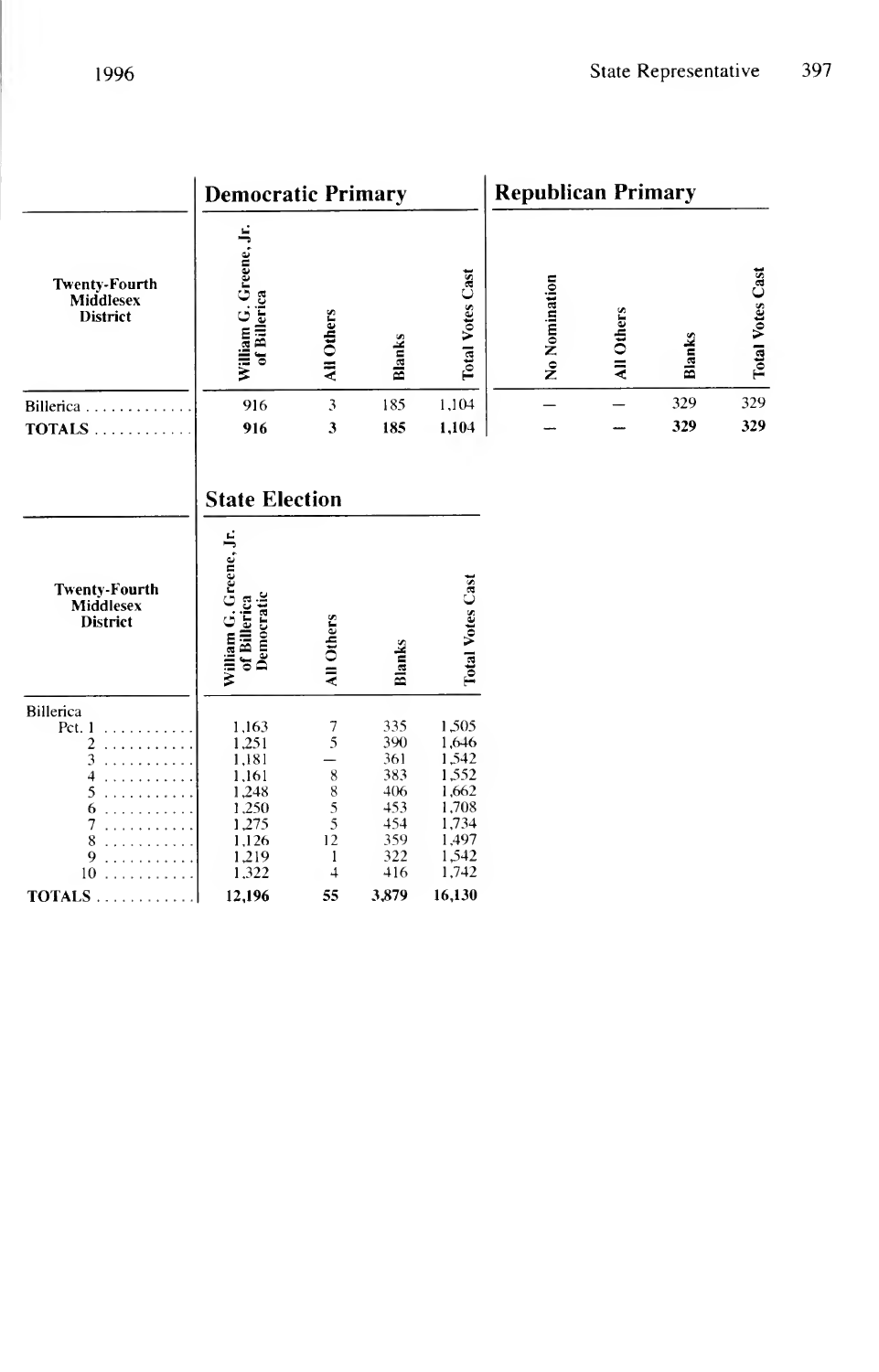|                                                                                                                                                                                                                                                                                                       | <b>Democratic Primary</b>                                                                                                    |                                                                                                                               |                                                                                                                       |                                                                                                                                                      | <b>Republican Primary</b> |            |                   |                         |  |  |
|-------------------------------------------------------------------------------------------------------------------------------------------------------------------------------------------------------------------------------------------------------------------------------------------------------|------------------------------------------------------------------------------------------------------------------------------|-------------------------------------------------------------------------------------------------------------------------------|-----------------------------------------------------------------------------------------------------------------------|------------------------------------------------------------------------------------------------------------------------------------------------------|---------------------------|------------|-------------------|-------------------------|--|--|
| Twenty-Fifth<br>Middlesex<br><b>District</b>                                                                                                                                                                                                                                                          | of Arlington<br><b>Jim Marzilli</b>                                                                                          | All Others                                                                                                                    | <b>Blanks</b>                                                                                                         | <b>Total Votes Cast</b>                                                                                                                              | No Nomination             | All Others | Blanks            | <b>Total Votes Cast</b> |  |  |
| Arlington<br>MEDFORD<br>.<br>TOTALS                                                                                                                                                                                                                                                                   | 1,198<br>323<br>1,521                                                                                                        | 8<br>8                                                                                                                        | 565<br>285<br>850                                                                                                     | 1,763<br>616<br>2,379                                                                                                                                |                           | 5<br>5     | 375<br>110<br>485 | 375<br>115<br>490       |  |  |
|                                                                                                                                                                                                                                                                                                       | <b>State Election</b>                                                                                                        |                                                                                                                               |                                                                                                                       |                                                                                                                                                      |                           |            |                   |                         |  |  |
| <b>Twenty-Fifth</b><br>Middlesex<br><b>District</b>                                                                                                                                                                                                                                                   | of Arlington<br>Democratic<br><b>Jim Marzilli</b>                                                                            | All Others                                                                                                                    | Blanks                                                                                                                | <b>Total Votes Cast</b>                                                                                                                              |                           |            |                   |                         |  |  |
| Arlington<br>Pct. $8 \ldots \ldots$<br>9<br>and a state and a<br>10<br>.<br>11<br>12<br>1.1.1.1.1.1.1<br>13<br>.<br>14<br>.<br>15<br>.<br>16<br>1.1.1.1.1.1.1<br>17<br>.<br>18<br>.<br>19<br>.<br>20<br>.<br>21<br><b>MEDFORD</b><br>Wd. 3 Pct. 2<br>$\ldots$<br>Wd. 6 Pct. 1<br>$\cdots$ .<br>TOTALS | 920<br>805<br>916<br>834<br>1,012<br>811<br>816<br>851<br>857<br>699<br>847<br>946<br>799<br>798<br>1,166<br>1,092<br>14,169 | $\mathbf{1}$<br>$\mathbf{1}$<br>$\frac{1}{3}$<br>$\overline{\phantom{0}}$<br>÷,<br>$\overline{\phantom{0}}$<br>11<br>20<br>38 | 308<br>299<br>311<br>360<br>340<br>365<br>290<br>334<br>311<br>250<br>351<br>302<br>271<br>277<br>742<br>654<br>5,765 | 1,228<br>1,105<br>1,227<br>1,195<br>1,352<br>1,176<br>1,108<br>1,188<br>1,168<br>949<br>1,198<br>1,248<br>1,070<br>1,075<br>1,919<br>1,766<br>19,972 |                           |            |                   |                         |  |  |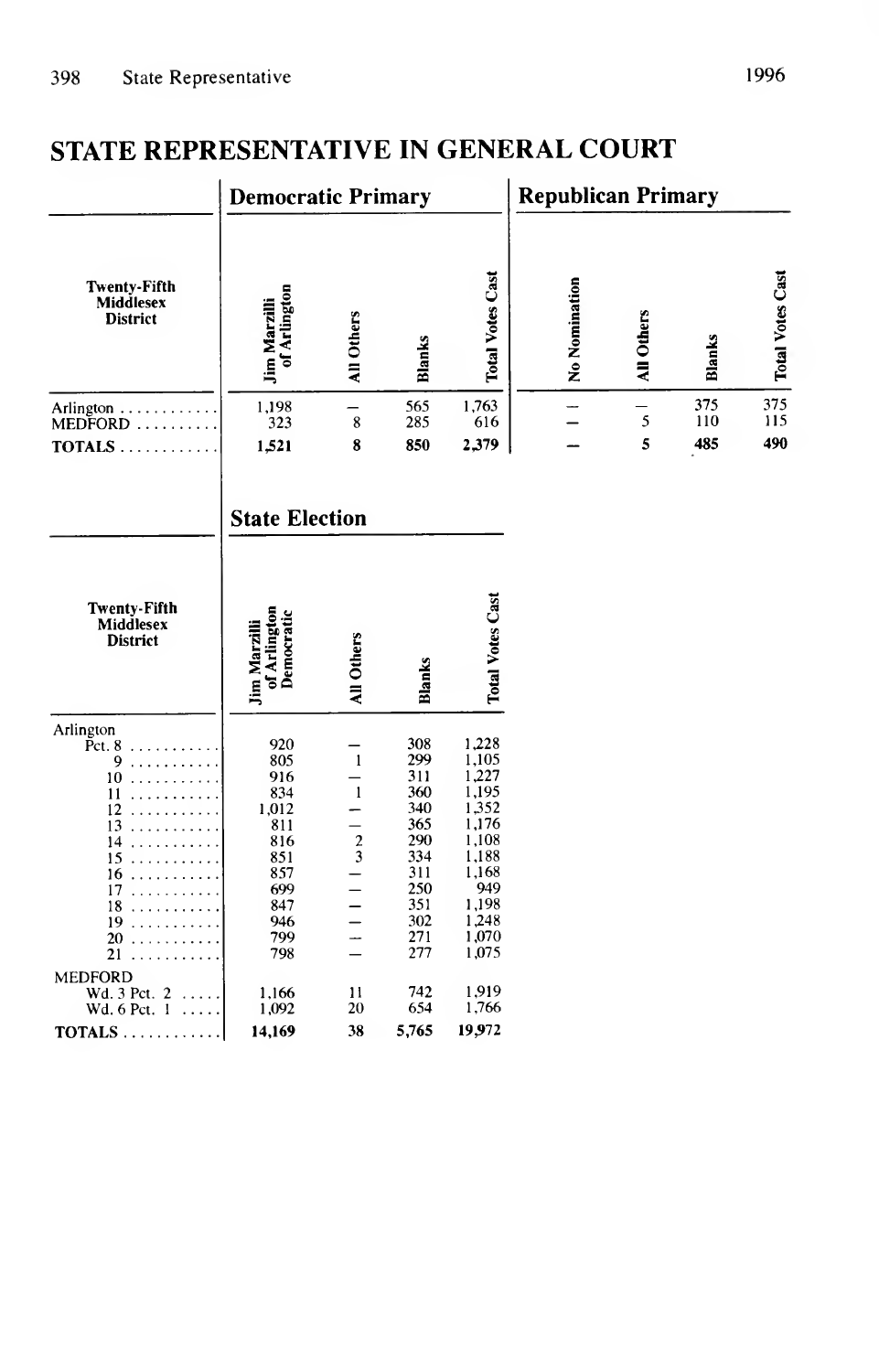|                                                                       |                                                          |                                             |                                                       | <b>Republican Primary</b>                                             |            |          |                         |  |
|-----------------------------------------------------------------------|----------------------------------------------------------|---------------------------------------------|-------------------------------------------------------|-----------------------------------------------------------------------|------------|----------|-------------------------|--|
| Anne M. Paulsen<br>of Belmont                                         | <b>All Others</b>                                        | <b>Blanks</b>                               | <b>Total Votes Cast</b>                               | No Nomination                                                         | All Others | Blanks   | <b>Total Votes Cast</b> |  |
| 583                                                                   |                                                          | 257                                         | 840                                                   |                                                                       |            | 151      | 151<br>352              |  |
| 1,348                                                                 |                                                          | 554                                         | 1,902                                                 |                                                                       |            | 503      | 503                     |  |
|                                                                       |                                                          |                                             |                                                       |                                                                       |            |          |                         |  |
| Anne M. Paulsen<br>Democratic<br>of Belmont                           | <b>Stephen F. Robbins</b><br>Conservativve<br>of Belmont | <b>All Others</b>                           | Blanks                                                | <b>Total Votes Cast</b>                                               |            |          |                         |  |
| 539<br>783<br>834<br>833<br>798<br>781<br>768                         | 133<br>232<br>164<br>173<br>169<br>161<br>180            |                                             | 122<br>122<br>124<br>119<br>167<br>162<br>142         | 794<br>1,137<br>1,122<br>1,125<br>1.134<br>1,104<br>1,090             |            |          |                         |  |
| 1,315<br>1,183<br>1,035<br>1,101<br>1,199<br>1,090<br>1,233<br>13,492 | 434<br>493<br>276<br>387<br>374<br>305<br>535<br>4,016   | 5<br>$\,$ 1 $\,$<br>$\mathbf{1}$<br>7<br>14 | 131<br>198<br>93<br>167<br>168<br>151<br>187<br>2,053 | 1.880<br>1,874<br>1,404<br>1,660<br>1,742<br>1.547<br>1,962<br>19,575 |            |          |                         |  |
|                                                                       | 765                                                      | <b>State Election</b>                       | <b>Democratic Primary</b><br>297                      | 1,062                                                                 |            | $\equiv$ | 352                     |  |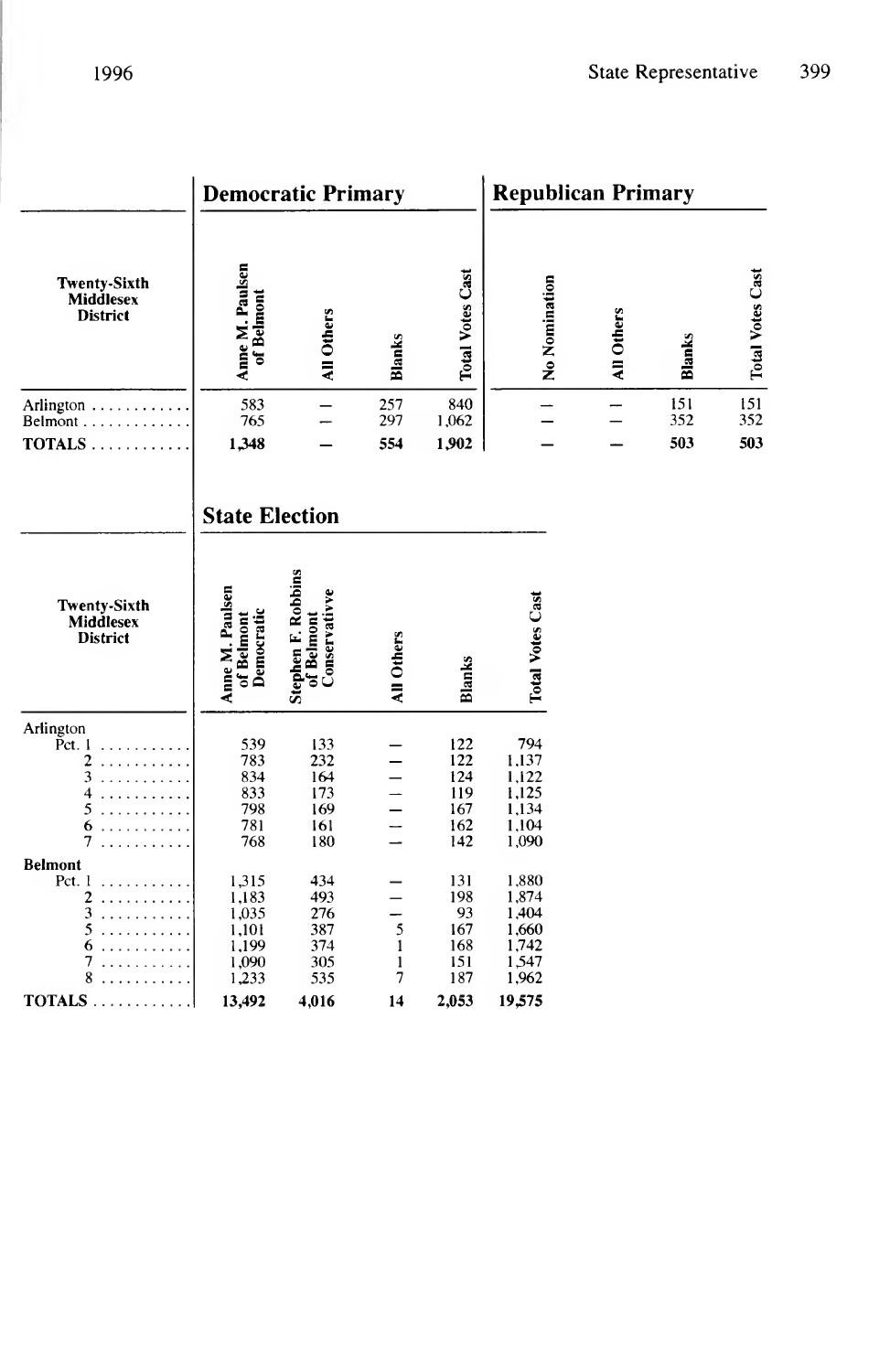|                                                                                             |                                                                                                   | <b>Democratic Primary</b>                                                            |                                                                                              |                                                                                                                |        |                         |  |               |                   | <b>Republican Primary</b> |                         |
|---------------------------------------------------------------------------------------------|---------------------------------------------------------------------------------------------------|--------------------------------------------------------------------------------------|----------------------------------------------------------------------------------------------|----------------------------------------------------------------------------------------------------------------|--------|-------------------------|--|---------------|-------------------|---------------------------|-------------------------|
| Twenty-Seventh<br>Middlesex<br><b>District</b>                                              | Michael Cavallo<br>of Cambridge                                                                   | Anthony D. Galluccio<br>of Cambridge                                                 | of Cambridge<br>Alice K. Wolf                                                                | All Others                                                                                                     | Blanks | <b>Total Votes Cast</b> |  | No Nomination | <b>All Others</b> | <b>Blanks</b>             | <b>Total Votes Cast</b> |
| CAMBRIDGE                                                                                   | 214                                                                                               | 3,638                                                                                | 3,728                                                                                        | $\mathbf{I}$                                                                                                   | 83     | 7,664                   |  |               | 33                | 177                       | 210                     |
| TOTALS                                                                                      | 214                                                                                               | 3,638                                                                                | 3,728                                                                                        | ı                                                                                                              | 83     | 7,664                   |  |               | 33                | 177                       | 210                     |
|                                                                                             | <b>State Election</b>                                                                             |                                                                                      |                                                                                              |                                                                                                                |        |                         |  |               |                   |                           |                         |
| <b>Twenty-Seventh</b><br>Middlesex<br><b>District</b>                                       | of Cambridge<br>Democratic<br>Alice K. Wolf                                                       | <b>All Others</b>                                                                    | <b>Blanks</b>                                                                                | <b>Total Votes Cast</b>                                                                                        |        |                         |  |               |                   |                           |                         |
| CAMBRIDGE<br>Wd. 7 Pct. 3                                                                   | 975                                                                                               | 26                                                                                   | 224                                                                                          | 1,225                                                                                                          |        |                         |  |               |                   |                           |                         |
| 4<br>Wd. 8 Pct. 1                                                                           | 408<br>864                                                                                        | $\,$ 8 $\,$<br>22                                                                    | 115<br>212                                                                                   | 531<br>1,098                                                                                                   |        |                         |  |               |                   |                           |                         |
| 2<br>3<br>4<br>Wd. 9 Pct.<br>3<br>4<br>Wd. 10 Pct. 1<br>3<br>Wd. 11 Pct. 1<br>$\frac{2}{3}$ | 95<br>212<br>762<br>996<br>887<br>766<br>609<br>815<br>690<br>845<br>746<br>348<br>1,052<br>1,008 | $\frac{1}{2}$<br>10<br>24<br>19<br>58<br>40<br>35<br>16<br>41<br>48<br>5<br>61<br>56 | 49<br>112<br>193<br>294<br>304<br>361<br>264<br>284<br>151<br>328<br>259<br>92<br>409<br>410 | 144<br>326<br>965<br>1,314<br>1,210<br>1,185<br>913<br>1,134<br>857<br>1,214<br>1,053<br>445<br>1,522<br>1,474 |        |                         |  |               |                   |                           |                         |
| TOTALS                                                                                      | 12,078                                                                                            | 471                                                                                  | 4,061                                                                                        | 16,610                                                                                                         |        |                         |  |               |                   |                           |                         |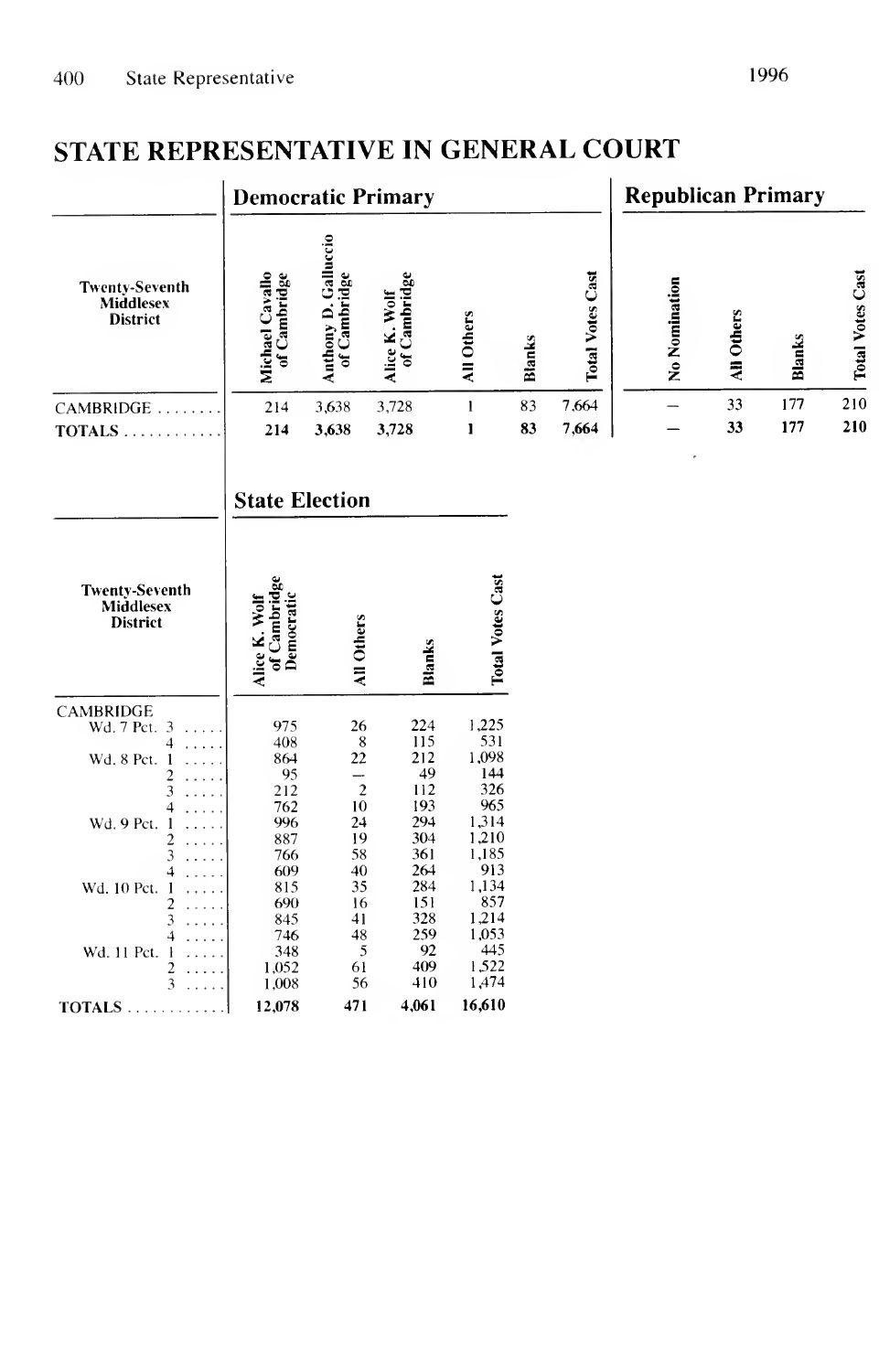|                                                                                                                                                                                                                | <b>Democratic Primary</b>                                                                                                    |                                                                                                                              |                                            |                                                                                                                        |                                                                                                                                               |                   |            |                         |
|----------------------------------------------------------------------------------------------------------------------------------------------------------------------------------------------------------------|------------------------------------------------------------------------------------------------------------------------------|------------------------------------------------------------------------------------------------------------------------------|--------------------------------------------|------------------------------------------------------------------------------------------------------------------------|-----------------------------------------------------------------------------------------------------------------------------------------------|-------------------|------------|-------------------------|
| <b>Twenty-Eighth</b><br><b>Middlesex</b><br><b>District</b>                                                                                                                                                    | Alvin E. Thompson<br>of Cambridge                                                                                            | Albert T. Darling, Jr.<br>of Cambridge                                                                                       | David Hoicka<br>of Cambridge               | Ralph Lopez<br>of Cambridge                                                                                            | Laurie Taymor-Berry<br>of Cambridge                                                                                                           | <b>All Others</b> | Blanks     | <b>Total Votes Cast</b> |
| CAMBRIDGE<br>TOTALS<br>$\ldots$ .                                                                                                                                                                              | 877<br>877                                                                                                                   | 399<br>399                                                                                                                   | 568<br>568                                 | 505<br>505                                                                                                             | 486<br>486                                                                                                                                    | 17<br>17          | 183<br>183 | 3,035<br>3,035          |
|                                                                                                                                                                                                                | <b>Republican Party</b>                                                                                                      |                                                                                                                              |                                            |                                                                                                                        |                                                                                                                                               |                   |            |                         |
| <b>Twenty-Eighth</b><br>Middlesex<br>District                                                                                                                                                                  | No Nomination                                                                                                                | <b>All Others</b>                                                                                                            | Blanks                                     | <b>Total Votes Cast</b>                                                                                                |                                                                                                                                               |                   |            |                         |
| CAMBRIDGE<br>TOTALS                                                                                                                                                                                            |                                                                                                                              | 26<br>26                                                                                                                     | 155<br>155                                 | 181<br>181                                                                                                             |                                                                                                                                               |                   |            |                         |
|                                                                                                                                                                                                                |                                                                                                                              |                                                                                                                              |                                            |                                                                                                                        |                                                                                                                                               |                   |            |                         |
|                                                                                                                                                                                                                | <b>State Election</b>                                                                                                        |                                                                                                                              |                                            |                                                                                                                        |                                                                                                                                               |                   |            |                         |
| Twenty-Eighth<br>Middlesex<br>District                                                                                                                                                                         | Alvin E. Thompson<br>of Cambridge<br>Democratic                                                                              | Dennis A. Benzan<br>of Cambridge<br>Independent                                                                              | <b>All Others</b>                          | Blanks                                                                                                                 | <b>Total Votes Cast</b>                                                                                                                       |                   |            |                         |
| <b>CAMBRIDGE</b><br>Wd. 2 Pct.<br>$\frac{2}{3}$<br>Wd. 3 Pct.<br>Wd. 4 Pct.<br>-1<br>2<br>3<br>4<br>Wd. 5 Pct. 1<br>2<br>3<br>4<br>Wd. 6 Pct.<br>-1<br>2<br>3<br>4<br>Wd. 7 Pct. 1<br>$\overline{c}$<br>TOTALS | 144<br>513<br>328<br>561<br>557<br>533<br>525<br>369<br>492<br>552<br>342<br>219<br>385<br>480<br>477<br>493<br>452<br>7.422 | 189<br>506<br>347<br>404<br>411<br>393<br>470<br>432<br>518<br>526<br>415<br>278<br>220<br>285<br>325<br>444<br>353<br>6.516 | $\mathbf{1}$<br>3426<br>423521132223<br>44 | 68<br>143<br>63<br>151<br>146<br>140<br>90<br>100<br>115<br>74<br>48<br>66<br>107<br>159<br>110<br>130<br>132<br>1.842 | 402<br>1,165<br>742<br>1,118<br>1,120<br>1,070<br>1,087<br>904<br>1,130<br>1,154<br>806<br>564<br>715<br>926<br>912<br>1,069<br>940<br>15.824 |                   |            |                         |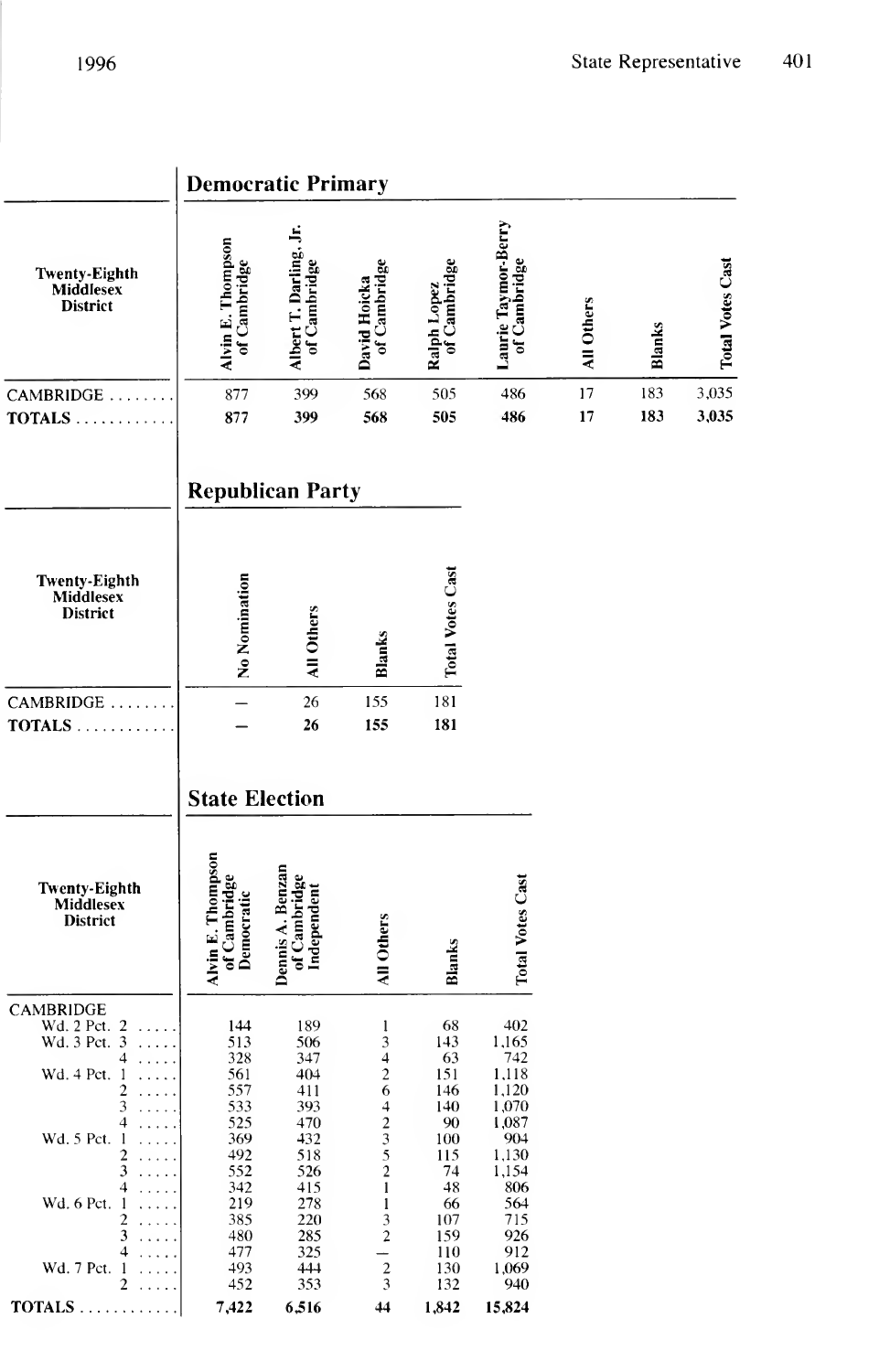|                                                      |                                                                      |                                               |                                               | <b>Republican Primary</b> |            |               |                         |  |
|------------------------------------------------------|----------------------------------------------------------------------|-----------------------------------------------|-----------------------------------------------|---------------------------|------------|---------------|-------------------------|--|
| Timothy J. Toomey, Jr.<br>of Cambridge               | All Others                                                           | Blanks                                        | <b>Total Votes Cast</b>                       | No Nomination             | All Others | <b>Blanks</b> | <b>Total Votes Cast</b> |  |
| 917                                                  | 12                                                                   | 151                                           | 1,080                                         |                           | 9          | 54            | 63<br>79                |  |
| 1,606                                                | 23                                                                   | 350                                           | 1,979                                         |                           | 17         | 125           | 142                     |  |
|                                                      |                                                                      |                                               |                                               |                           |            |               |                         |  |
| Timothy J. Toomey, Jr.<br>of Cambridge<br>Democratic | All Others                                                           | Blanks                                        | <b>Total Votes Cast</b>                       |                           |            |               |                         |  |
| 709<br>728<br>737<br>556<br>551<br>457<br>527        | $\overline{4}$<br>16<br>5<br>5<br>10<br>$\overline{\mathbf{4}}$<br>6 | 223<br>150<br>127<br>115<br>151<br>105<br>171 | 936<br>894<br>869<br>676<br>712<br>566<br>704 |                           |            |               |                         |  |
| 668<br>779<br>697<br>735<br>1,073<br>842             | 11<br>7<br>16<br>7<br>6<br>8<br>105                                  | 180<br>231<br>159<br>215<br>313<br>274        | 859<br>1,017<br>872<br>957<br>1,392<br>1,124  |                           |            |               |                         |  |
|                                                      | 689<br>9,059                                                         | 11<br><b>State Election</b>                   | <b>Democratic Primary</b><br>199<br>2,414     | 899<br>11,578             |            | $\bf 8$       | 71                      |  |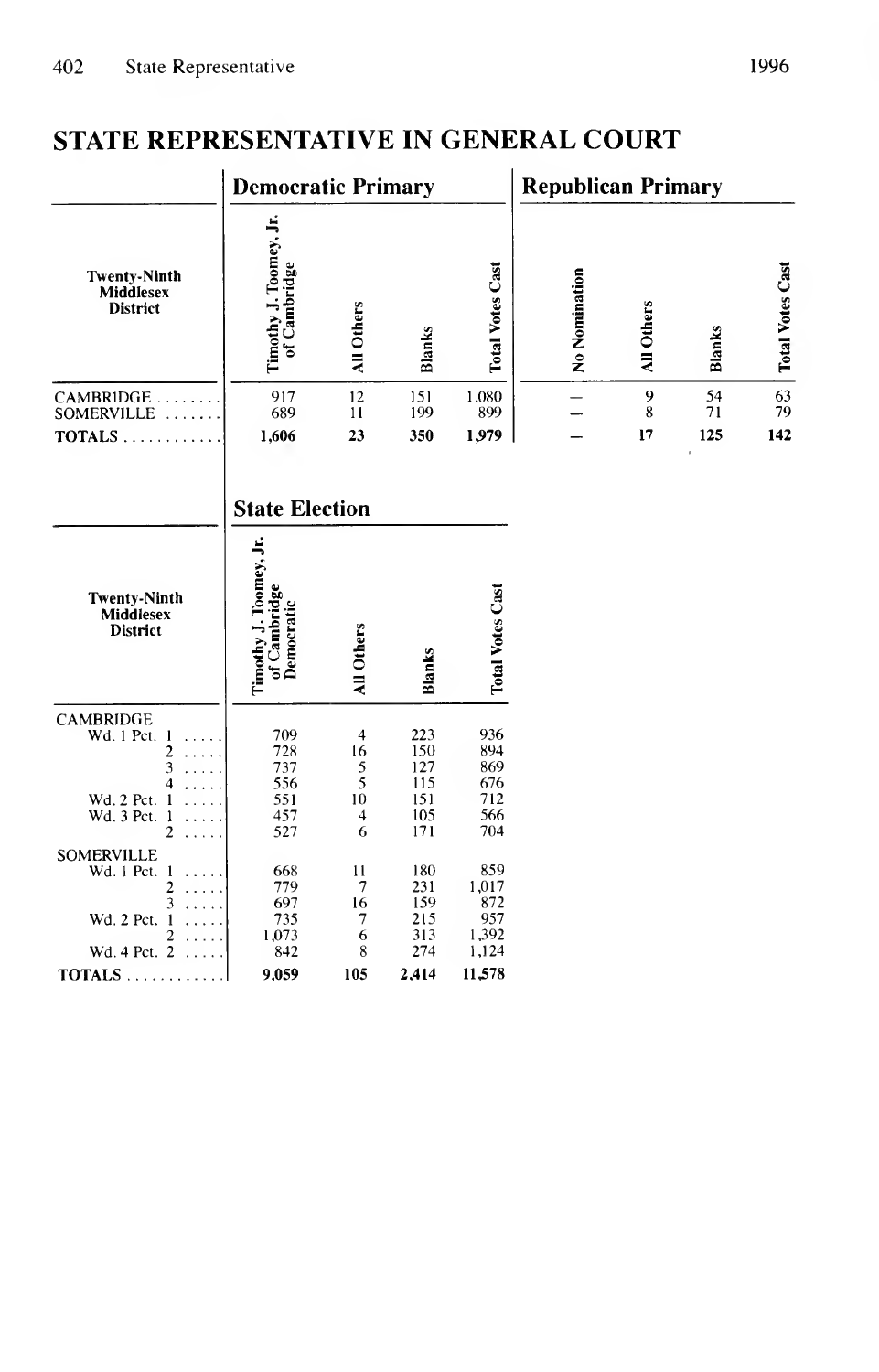|                                                                                                                             |                                                                                         | <b>Democratic Primary</b>                                                               |                |                                                                    | <b>Republican Primary</b>                                                              |            |            |                         |  |
|-----------------------------------------------------------------------------------------------------------------------------|-----------------------------------------------------------------------------------------|-----------------------------------------------------------------------------------------|----------------|--------------------------------------------------------------------|----------------------------------------------------------------------------------------|------------|------------|-------------------------|--|
| Thirtieth<br>Middlesex<br><b>District</b>                                                                                   | Patricia D. (Pat) Jehlen<br>of Somerville                                               | All Others                                                                              | Blanks         | <b>Total Votes Cast</b>                                            | No Nomination                                                                          | All Others | Blanks     | <b>Total Votes Cast</b> |  |
| <b>SOMERVILLE</b><br>$\ldots$ .<br>$TOTALS$                                                                                 | 1,221<br>1,221                                                                          | 46<br>46                                                                                | 502<br>502     | 1,769<br>1,769                                                     |                                                                                        | 10<br>10   | 153<br>153 | 163<br>163              |  |
|                                                                                                                             |                                                                                         | <b>Libertarian Primary</b>                                                              |                |                                                                    |                                                                                        |            |            |                         |  |
|                                                                                                                             |                                                                                         |                                                                                         |                |                                                                    |                                                                                        |            |            |                         |  |
| <b>Thirtieth</b><br>Middlesex<br><b>District</b>                                                                            | Ronald Bargoot<br>of Somerville                                                         | All Others                                                                              | Blanks         | <b>Total Votes Cast</b>                                            |                                                                                        |            |            |                         |  |
| SOMERVILLE                                                                                                                  | 5                                                                                       |                                                                                         | 3              | $\bf 8$                                                            |                                                                                        |            |            |                         |  |
| TOTALS                                                                                                                      | 5                                                                                       |                                                                                         | 3              | 8                                                                  |                                                                                        |            |            |                         |  |
|                                                                                                                             | <b>State Election</b>                                                                   |                                                                                         |                |                                                                    |                                                                                        |            |            |                         |  |
| <b>Thirtieth</b><br><b>Middlesex</b><br><b>District</b>                                                                     | Patricia D. (Pat) Jehlen<br>of Somerville<br>Democratic                                 | Ronald Bargoot<br>of Somerville<br>Libertarian                                          | All Others     | Blanks                                                             | <b>Total Votes Cast</b>                                                                |            |            |                         |  |
| <b>SOMERVILLE</b><br>Wd. 2 Pct. 3<br>Wd. 3 Pct.<br>$\mathbf{1}$<br>2<br>3<br>Wd. 5 Pct.<br>1<br>3<br>Wd. 6 Pct. 1<br>2<br>3 | 1,022<br>$1,009$<br>962<br>1,073<br>930<br>985<br>1,076<br>$\frac{1,311}{1,226}$<br>988 | 171<br>$\frac{187}{155}$<br>213<br>$\frac{187}{221}$<br>159<br>$\frac{226}{227}$<br>193 | $64522 - 6531$ | 148<br>131<br>134<br>185<br>127<br>124<br>156<br>186<br>173<br>192 | 1,347<br>1,331<br>1,256<br>1,473<br>1,246<br>1,330<br>1,397<br>1,728<br>1,629<br>1,374 |            |            |                         |  |
| TOTALS.                                                                                                                     | 10,582                                                                                  | 1,939                                                                                   | 34             | 1,556                                                              | 14,111                                                                                 |            |            |                         |  |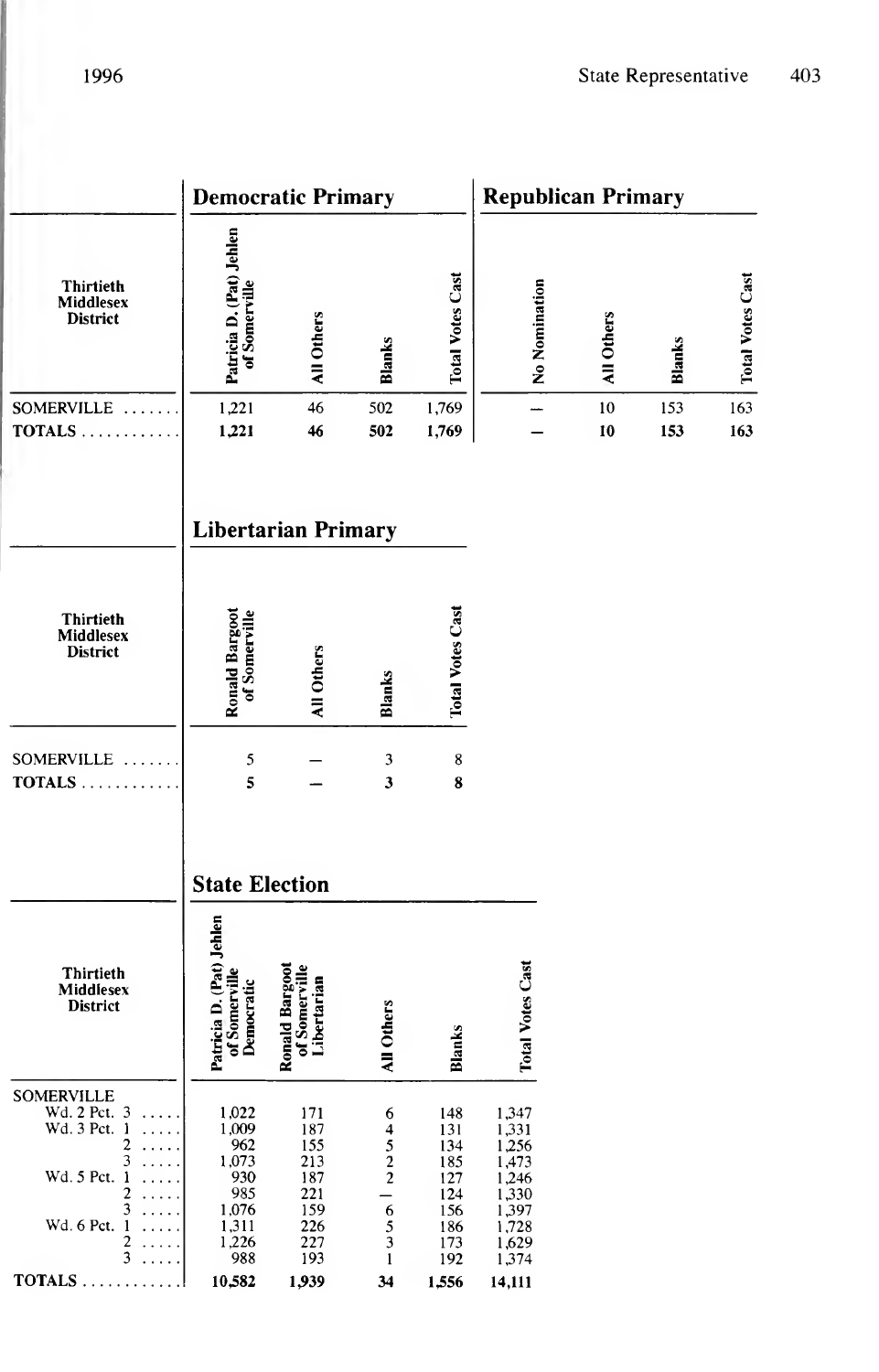|                                                     | <b>Democratic Primary</b>                             |                                                      |                                               |                                               | <b>Republican Primary</b> |                                 |                   |                         |  |  |
|-----------------------------------------------------|-------------------------------------------------------|------------------------------------------------------|-----------------------------------------------|-----------------------------------------------|---------------------------|---------------------------------|-------------------|-------------------------|--|--|
| <b>Thirty-First</b><br>Middlesex<br><b>District</b> | Edward G. Connolly<br>of Everett                      | All Others                                           | Blanks                                        | <b>Total Votes Cast</b>                       | No Nomination             | All Others                      | Blanks            | <b>Total Votes Cast</b> |  |  |
| EVERETT<br><b>MALDEN</b><br>TOTALS                  | 1,369<br>125<br>1,494                                 | $\pmb{\mathsf{l}}$<br>1                              | 350<br>55<br>405                              | 1,719<br>181<br>1,900                         |                           | $\frac{1}{2}$<br>$\overline{c}$ | 261<br>19<br>.280 | 261<br>21<br>282        |  |  |
|                                                     |                                                       |                                                      |                                               |                                               |                           |                                 |                   |                         |  |  |
|                                                     | <b>State Election</b>                                 |                                                      |                                               |                                               |                           |                                 |                   |                         |  |  |
| <b>Thirty-First</b><br>Middlesex<br><b>District</b> | <b>Edward G. Connolly</b><br>Democratic<br>of Everett | All Others                                           | <b>Blanks</b>                                 | <b>Total Votes Cast</b>                       |                           |                                 |                   |                         |  |  |
| <b>EVERETT</b><br>Wd. 1 Pct. 1                      | 646                                                   |                                                      | 229                                           | 878                                           |                           |                                 |                   |                         |  |  |
| $\overline{c}$<br>Wd. 2 Pct. 1<br>Wd. 3 Pct. 1      | 503<br>491<br>564<br>553<br>512<br>734<br>574         | $\overline{\phantom{a}}$<br>-                        | 202<br>173<br>192<br>137<br>186<br>204<br>138 | 705<br>664<br>756<br>690<br>698<br>938<br>712 |                           |                                 |                   |                         |  |  |
| Wd. 4 Pct. 1                                        | 596<br>775<br>568                                     |                                                      | 223<br>155<br>189                             | 819<br>930<br>757                             |                           |                                 |                   |                         |  |  |
| 3<br>Wd. 5 Pct. 1<br>2                              | 580<br>581<br>552                                     | $\overline{\phantom{a}}$                             | 174<br>204<br>180                             | 754<br>785<br>732                             |                           |                                 |                   |                         |  |  |
| 3<br>Wd. 6 Pct. 1<br>$\overline{\mathbf{c}}$<br>3   | 536<br>607<br>481<br>506                              | $\overline{\phantom{a}}$<br>$\overline{\phantom{0}}$ | 189<br>196<br>184<br>210                      | 725<br>803<br>665<br>716                      |                           |                                 |                   |                         |  |  |
| <b>MALDEN</b><br>Wd. 1 Pct. 2<br>$\ldots$           | 825                                                   | 5                                                    | 411                                           | 1,241                                         |                           |                                 |                   |                         |  |  |
| TOTALS.<br>$\ddot{\phantom{0}}$                     | 11,184                                                | 5                                                    | 3,776                                         | 14,968                                        |                           |                                 |                   |                         |  |  |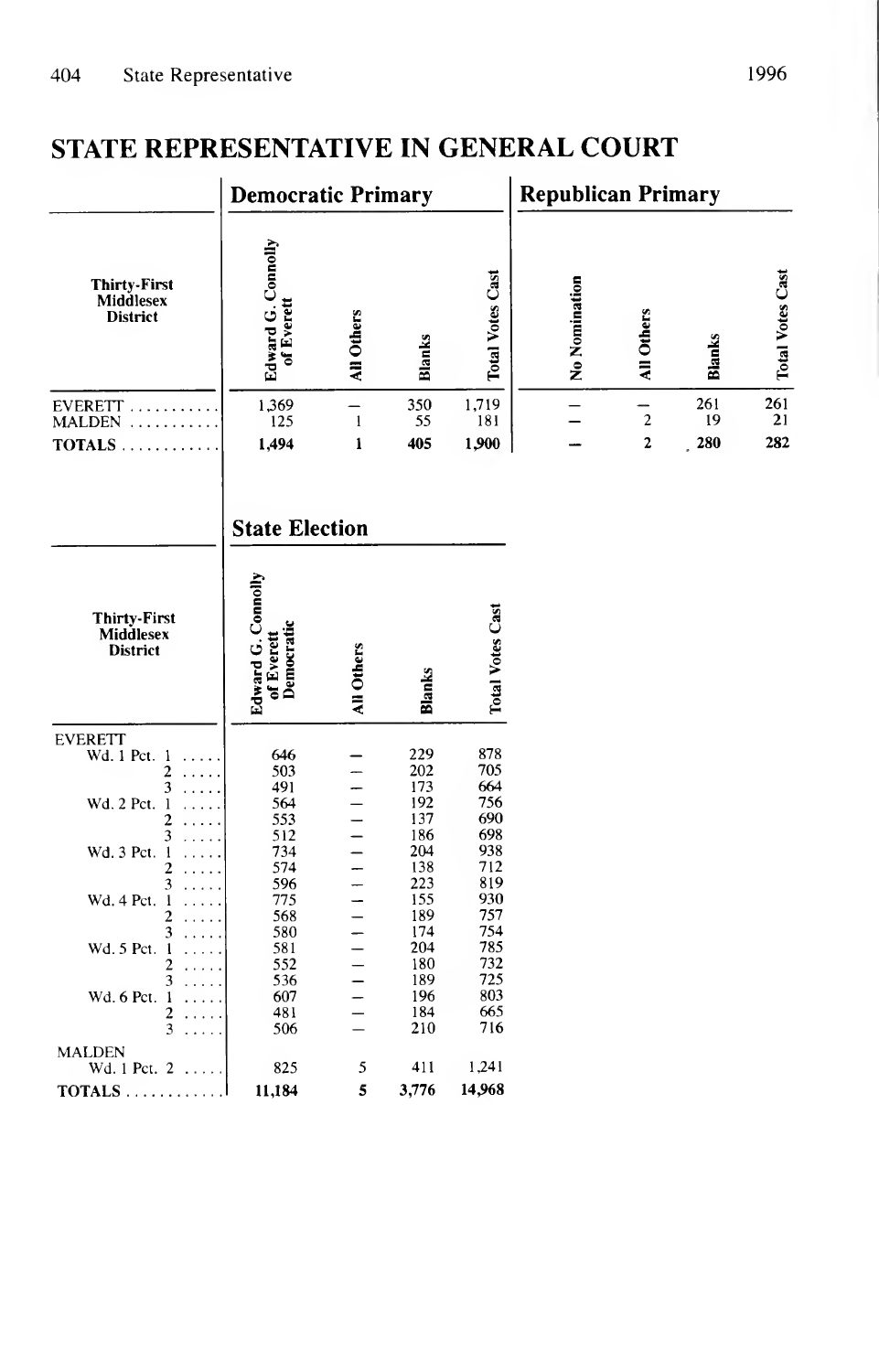$\overline{a}$ 

 $\overline{\phantom{a}}$ 

|                                                      | <b>Democratic Primary</b>                       |                          |               |                         |               |                                | <b>Republican Primary</b> |                         |  |  |  |  |  |
|------------------------------------------------------|-------------------------------------------------|--------------------------|---------------|-------------------------|---------------|--------------------------------|---------------------------|-------------------------|--|--|--|--|--|
| <b>Thirty-Second</b><br>Middlesex<br><b>District</b> | Rachel Kaprielian<br>of Watertown               | All Others               | Blanks        | <b>Total Votes Cast</b> | No Nomination | All Others                     | <b>Blanks</b>             | <b>Total Votes Cast</b> |  |  |  |  |  |
| $NEWTON$<br>Watertown                                | 53<br>1,227                                     | 12                       | 22<br>328     | 75<br>1,567             |               | $\overline{\phantom{0}}$<br>21 | 18<br>190                 | 18<br>211               |  |  |  |  |  |
| TOTALS                                               | 1,280                                           | 12                       | 350           | 1,642                   |               | 21                             | 208                       | 229                     |  |  |  |  |  |
|                                                      |                                                 |                          |               |                         |               |                                |                           |                         |  |  |  |  |  |
|                                                      | <b>State Election</b>                           |                          |               |                         |               |                                |                           |                         |  |  |  |  |  |
| <b>Thirty-Second</b><br>Middlesex<br><b>District</b> | Rachel Kaprielian<br>of Watertown<br>Democratic | <b>All Others</b>        | <b>Blanks</b> | <b>Total Votes Cast</b> |               |                                |                           |                         |  |  |  |  |  |
| NEWTON<br>Wd. 1 Pct. 1<br>$\ldots$                   | 670                                             |                          | 438           | 1,108                   |               |                                |                           |                         |  |  |  |  |  |
| Watertown                                            |                                                 |                          |               |                         |               |                                |                           |                         |  |  |  |  |  |
| Pct. 1                                               | 819                                             | 8                        | 250           | 1,077                   |               |                                |                           |                         |  |  |  |  |  |
|                                                      | 970                                             | 12                       | 221           | 1,203                   |               |                                |                           |                         |  |  |  |  |  |
| 3                                                    | 1,069                                           | 11                       | 292           | 1,372                   |               |                                |                           |                         |  |  |  |  |  |
| 5                                                    | 1,210<br>925                                    | 6<br>9                   | 294<br>241    | 1,510                   |               |                                |                           |                         |  |  |  |  |  |
| 6                                                    | 920                                             | 18                       | 273           | 1,175<br>1,211          |               |                                |                           |                         |  |  |  |  |  |
| 7                                                    | 1,145                                           | 14                       | 303           | 1,462                   |               |                                |                           |                         |  |  |  |  |  |
| 8<br>.                                               | 1,000                                           | $\overline{\phantom{a}}$ | 306           | 1,313                   |               |                                |                           |                         |  |  |  |  |  |
| 9<br>.                                               | 914                                             | 6                        | 279           | 1,199                   |               |                                |                           |                         |  |  |  |  |  |
| 10<br>. <b>.</b> .                                   | 1,056                                           | 14                       | 296           | 1,366                   |               |                                |                           |                         |  |  |  |  |  |
| 11<br>.                                              | 1,008                                           | 20                       | 258           | 1,286                   |               |                                |                           |                         |  |  |  |  |  |
| 12                                                   | 894                                             | 12                       | 228           | 1,134                   |               |                                |                           |                         |  |  |  |  |  |
| $\textbf{TOTALS} \dots \dots$                        | 12,600                                          | 137                      | 3,679         | 16,416                  |               |                                |                           |                         |  |  |  |  |  |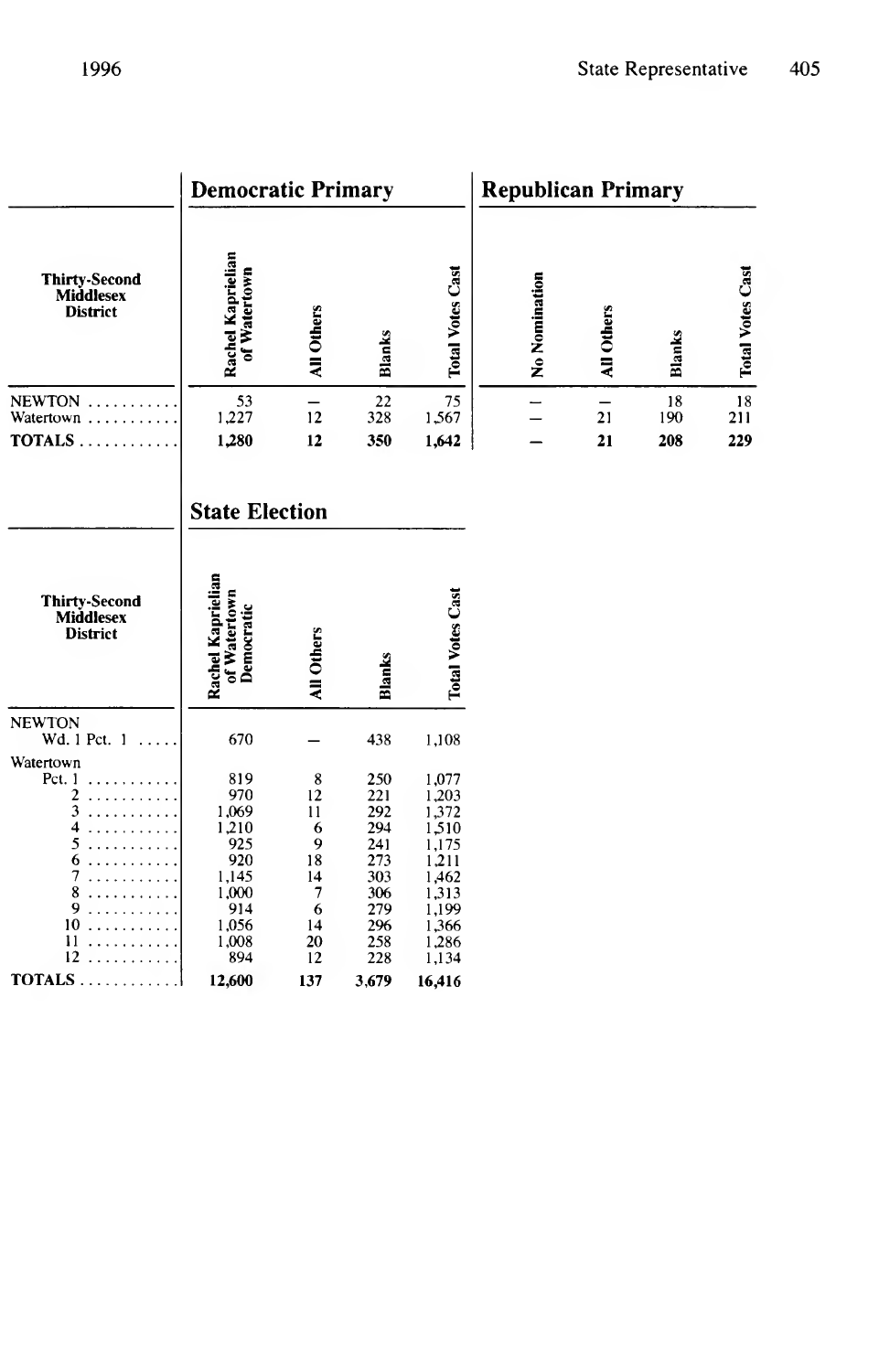|                                                                                                                                                                               |                                                                                                          | <b>Democratic Primary</b>                                                                               |                          |                                                                                                      | <b>Republican Primary</b>                                                                                                        |                   |               |                         |  |
|-------------------------------------------------------------------------------------------------------------------------------------------------------------------------------|----------------------------------------------------------------------------------------------------------|---------------------------------------------------------------------------------------------------------|--------------------------|------------------------------------------------------------------------------------------------------|----------------------------------------------------------------------------------------------------------------------------------|-------------------|---------------|-------------------------|--|
| Thirty-Third<br>Middlesex<br><b>District</b>                                                                                                                                  | Carol A. Donovan<br>of Woburn                                                                            | <b>All Others</b>                                                                                       | Blanks                   | <b>Total Votes Cast</b>                                                                              | No Nomination                                                                                                                    | <b>All Others</b> | <b>Blanks</b> | <b>Total Votes Cast</b> |  |
| $WOBURN$                                                                                                                                                                      | 1,069                                                                                                    |                                                                                                         | 506                      | 1,575                                                                                                |                                                                                                                                  | $\mathbf{1}$      | 281           | 282                     |  |
| $TOTALS$                                                                                                                                                                      | 1,069                                                                                                    |                                                                                                         | 506                      | 1,575                                                                                                |                                                                                                                                  | $\mathbf{1}$      | 281           | 282                     |  |
| <b>Thirty-Third</b><br>Middlesex<br><b>District</b>                                                                                                                           | <b>State Election</b><br>Carol A. Donovan<br>Democratic<br>of Woburn                                     | James E. Kane<br>Independent<br>of Woburn                                                               | <b>All Others</b>        | Blanks                                                                                               | <b>Total Votes Cast</b>                                                                                                          |                   |               |                         |  |
| <b>WOBURN</b><br>Wd. 1 Pct. 1<br>2<br>Wd. 2 Pct. 1<br>2<br>Wd. 3 Pct.<br>$\mathbf{1}$<br>Wd. 4 Pct. 1<br>Wd. 5 Pct.<br>-1<br>2<br>Wd. 6 Pct. 1<br>Wd. 7 Pct. 1<br>2<br>TOTALS | 760<br>817<br>733<br>608<br>748<br>893<br>847<br>606<br>802<br>761<br>704<br>788<br>961<br>915<br>10.943 | 284<br>276<br>248<br>220<br>315<br>320<br>326<br>224<br>303<br>273<br>275<br>292<br>332<br>330<br>4,018 | $\overline{\phantom{0}}$ | 114<br>114<br>89<br>89<br>133<br>143<br>118<br>69<br>143<br>130<br>153<br>123<br>143<br>160<br>1,721 | 1,158<br>1,207<br>1,070<br>917<br>1,196<br>1,356<br>1,291<br>899<br>1.248<br>1,164<br>1,132<br>1,203<br>1,436<br>1,405<br>16,682 |                   |               |                         |  |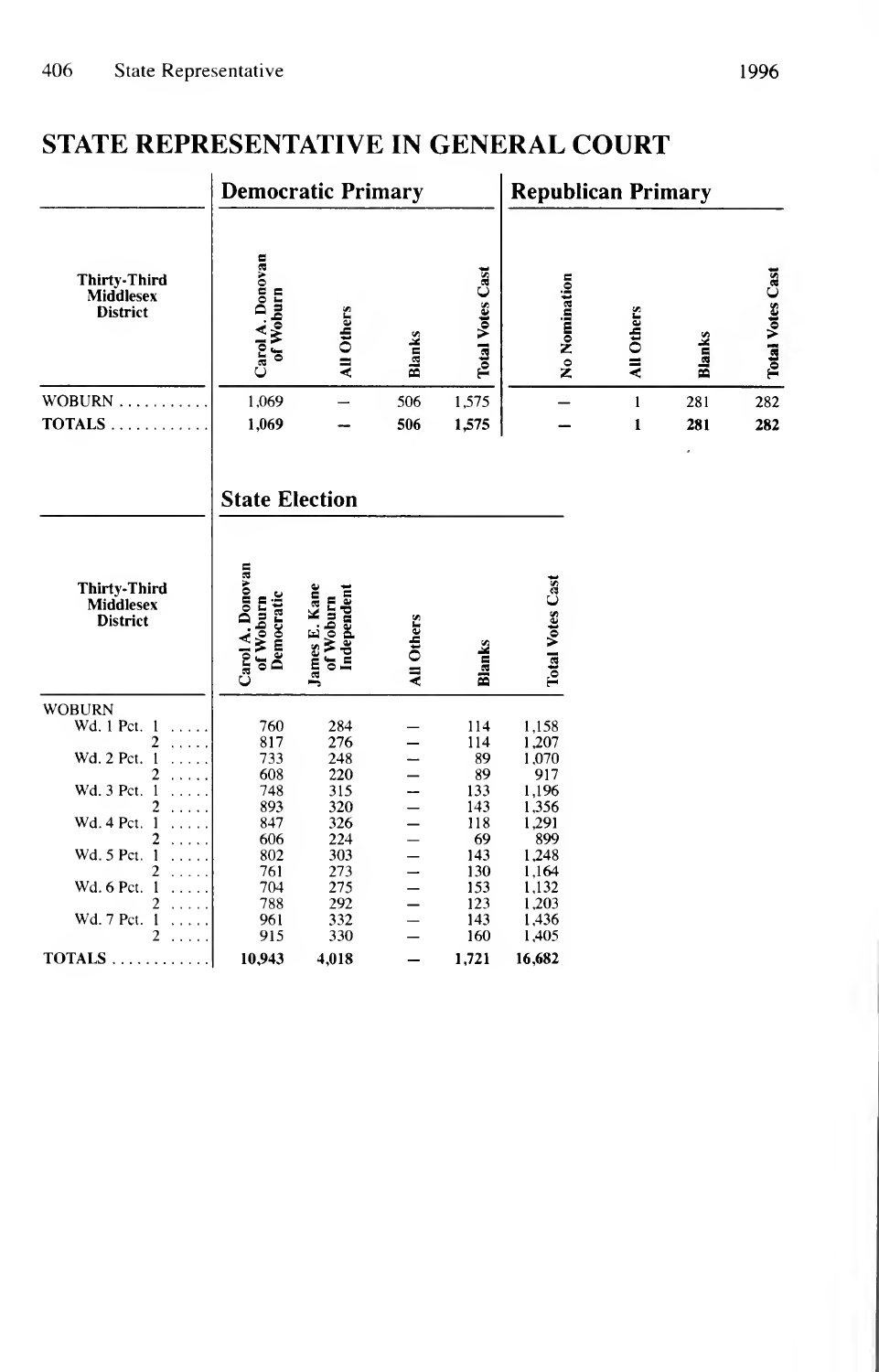|                                                                                | <b>Democratic Primary</b>                                                  |                                                  |                                                               |                                                                                | <b>Republican Primary</b> |                              |                        |                         |
|--------------------------------------------------------------------------------|----------------------------------------------------------------------------|--------------------------------------------------|---------------------------------------------------------------|--------------------------------------------------------------------------------|---------------------------|------------------------------|------------------------|-------------------------|
| <b>Thirty-Fourth</b><br>Middlesex<br><b>District</b>                           | of Winchester<br>Paul C. Casey                                             | All Others                                       | Blanks                                                        | <b>Total Votes Cast</b>                                                        | No Nomination             | <b>All Others</b>            | <b>Blanks</b>          | <b>Total Votes Cast</b> |
| Reading<br>Stoneham<br><u>.</u><br>Winchester<br><b>TOTALS</b>                 | 102<br>267<br>612<br>981                                                   | 5<br>5                                           | 33<br>60<br>160<br>253                                        | 135<br>327<br>777<br>1,239                                                     | ∸                         | $\mathbf 2$<br>5<br>44<br>51 | 73<br>90<br>442<br>605 | 75<br>95<br>486<br>656  |
|                                                                                | <b>State Election</b>                                                      |                                                  |                                                               |                                                                                |                           |                              |                        |                         |
| Thirty-Fourth<br>Middlesex<br><b>District</b>                                  | of Winchester<br>Paul C. Casey<br>Democratic                               | <b>All Others</b>                                | Blanks                                                        | <b>Total Votes Cast</b>                                                        |                           |                              |                        |                         |
| Reading<br>Pct. 3<br>5                                                         | 852<br>862                                                                 | 5<br>8                                           | 463<br>556                                                    | 1,320<br>1,426                                                                 |                           |                              |                        |                         |
| Stoneham<br>Pct. 1<br>2<br>3                                                   | 1.299<br>1.225<br>1,404                                                    | 6<br>9<br>8                                      | 409<br>380<br>509                                             | 1,714<br>1,614<br>1,921                                                        |                           |                              |                        |                         |
| Winchester<br>Pct. 1<br>$\overline{c}$<br>3<br>4<br>5<br>6<br>7<br>8<br>TOTALS | 1,067<br>898<br>1,085<br>1,191<br>1,087<br>1,106<br>1,179<br>999<br>14,254 | 10<br>5<br>10<br>12<br>14<br>9<br>13<br>3<br>112 | 403<br>311<br>414<br>414<br>472<br>498<br>462<br>307<br>5,598 | 1,480<br>1,214<br>1,509<br>1,617<br>1,573<br>1,613<br>1,654<br>1,309<br>19,964 |                           |                              |                        |                         |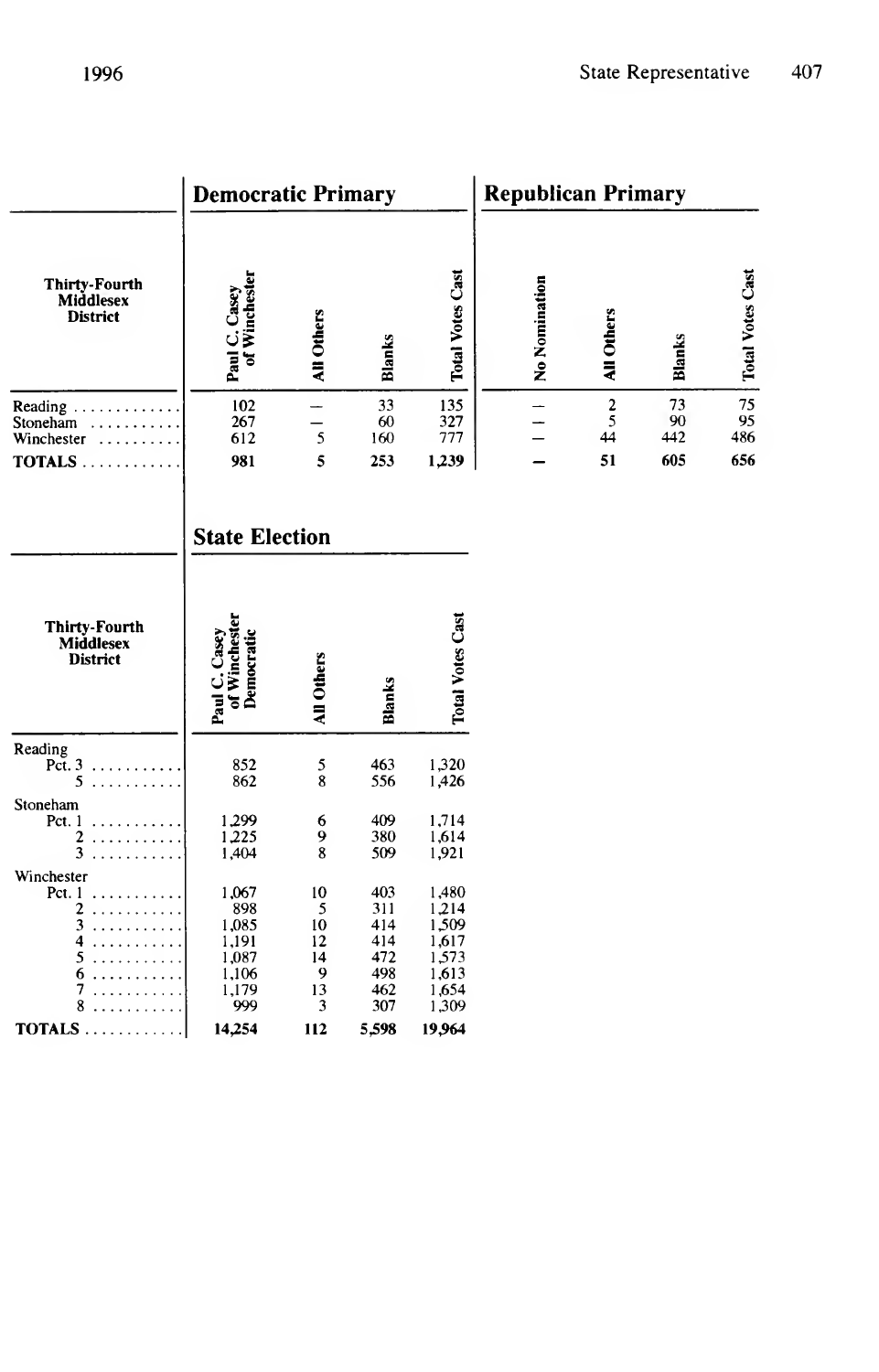|                                              |                                                  | <b>Democratic Primary</b>                      |                        |                         | <b>Republican Primary</b>          |              |          |                         |  |
|----------------------------------------------|--------------------------------------------------|------------------------------------------------|------------------------|-------------------------|------------------------------------|--------------|----------|-------------------------|--|
| Thirty-Fifth<br>Middlesex<br><b>District</b> | <b>Stephen Venuti</b><br>Melrose                 | All Others                                     | Blanks                 | <b>Total Votes Cast</b> | Patrick C. Guerriero<br>of Melrose | All Others   | Blanks   | <b>Total Votes Cast</b> |  |
| MELROSE<br>Stoneham<br>.                     | 655<br>304                                       | 34<br>6                                        | 242<br>$\frac{7}{127}$ | $\frac{931}{437}$       | 416<br>133                         | $\,$ I       | 34<br>18 | $\overline{451}$<br>151 |  |
| TOTALS                                       | 959                                              | 40                                             | 369                    | 1,368                   | 549                                | $\mathbf{1}$ | 52       | 602                     |  |
|                                              | <b>State Election</b>                            |                                                |                        |                         |                                    |              |          |                         |  |
| Thirty-Fifth<br>Middlesex<br><b>District</b> | Patrick C. Guerriero<br>Republican<br>of Melrose | <b>Stephen Venuti</b><br>Democratic<br>Melrose | All Others             | Blanks                  | <b>Total Votes Cast</b>            |              |          |                         |  |
| <b>MELROSE</b><br>Wd. 1 Pct. 1               | 856                                              | 226                                            |                        | 31                      | 1,113                              |              |          |                         |  |
| 2<br>Wd. 2 Pct.<br>$\mathbf{1}$              | 614<br>806                                       | 286<br>324                                     | $\frac{1}{3}$          | 45<br>58                | 946<br>1,191                       |              |          |                         |  |
| 2<br>Wd. 3 Pct. 1                            | 738<br>721                                       | 282<br>288                                     | $\mathbf{1}$           | 49<br>29                | 1,069<br>1,039                     |              |          |                         |  |
|                                              | 660                                              | 355                                            |                        | 42                      | 1,057                              |              |          |                         |  |
| Wd. 4 Pct.<br>$\mathbf{I}$<br>2              | 578<br>877                                       | 267<br>224                                     | $\frac{2}{1}$          | 50<br>47                | 895<br>1,150                       |              |          |                         |  |
| Wd. 5 Pct. 1                                 | 580<br>549                                       | 396<br>325                                     |                        | 71<br>61                | 1,048<br>935                       |              |          |                         |  |
| Wd. 6 Pct.<br>1                              | 547<br>743                                       | 348<br>317                                     |                        | 35<br>42                | 930<br>1,102                       |              |          |                         |  |
| Wd. 7 Pct. 1                                 | 535<br>740                                       | 359<br>341                                     |                        | 45<br>44                | 939<br>1,125                       |              |          |                         |  |
| Stoneham                                     |                                                  |                                                |                        |                         |                                    |              |          |                         |  |
| Pct. 4<br>5                                  | 1,166<br>1,211                                   | 546<br>616                                     | 1<br>$\frac{3}{2}$     | 90<br>86                | 1.803<br>1,916                     |              |          |                         |  |
| 6<br><b>TOTALS</b>                           | 1,143<br>13,064                                  | 591<br>6,091                                   | 14                     | 94<br>919               | 1,830<br>20,088                    |              |          |                         |  |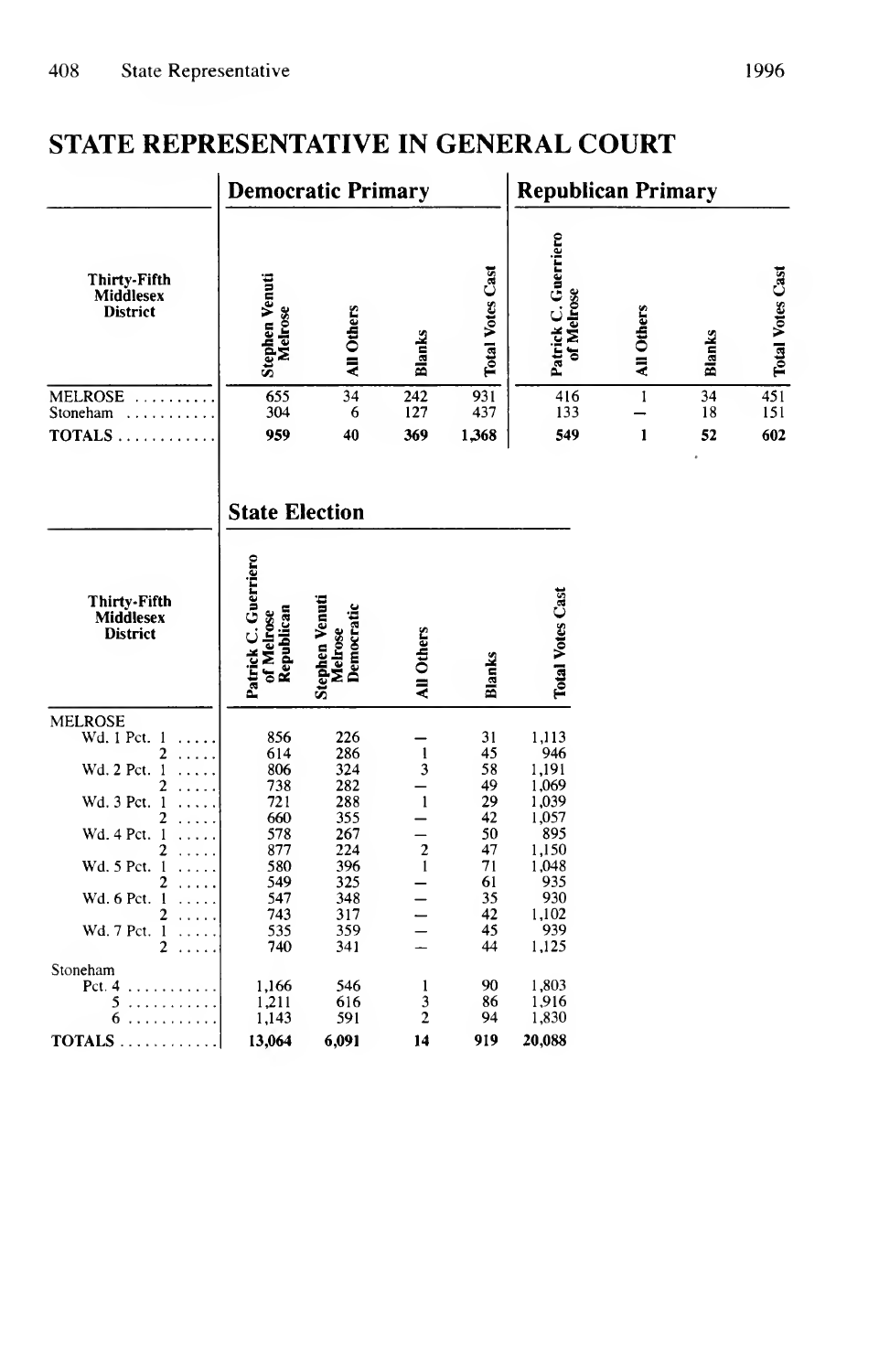|  | ł |  |
|--|---|--|
|--|---|--|

|                                                                                                                                                                                 | <b>Democratic Primary</b>                                                                   |                                                                        | <b>Republican Primary</b>                                                          |                                                                                                               |               |            |               |                         |
|---------------------------------------------------------------------------------------------------------------------------------------------------------------------------------|---------------------------------------------------------------------------------------------|------------------------------------------------------------------------|------------------------------------------------------------------------------------|---------------------------------------------------------------------------------------------------------------|---------------|------------|---------------|-------------------------|
| <b>Thirty-Sixth</b><br><b>Middlesex</b><br><b>District</b>                                                                                                                      | Christopher G. Fallon<br>of Malden                                                          | All Others                                                             | Blanks                                                                             | <b>Total Votes Cast</b>                                                                                       | No Nomination | All Others | <b>Blanks</b> | <b>Total Votes Cast</b> |
| MALDEN                                                                                                                                                                          | 2,214                                                                                       | 15                                                                     | 628                                                                                | 2,857                                                                                                         |               | 38         | 327           | 365                     |
| <b>TOTALS.</b>                                                                                                                                                                  | 2,214<br><b>State Election</b>                                                              | 15                                                                     | 628                                                                                | 2,857                                                                                                         |               | 38         | 327           | 365                     |
| <b>Thirty-Sixth</b><br>Middlesex<br><b>District</b>                                                                                                                             | Christopher G. Fallon<br>Democratic<br>of Malden                                            | <b>All Others</b>                                                      | Blanks                                                                             | <b>Total Votes Cast</b>                                                                                       |               |            |               |                         |
| <b>MALDEN</b><br>Wd. 1 Pct. 1<br>Wd. 2 Pct.<br>$\overline{2}$<br>Wd. 3 Pct.<br>1<br>Wd. 4 Pct.<br>ı<br>Wd. 5 Pct.<br>Wd. 6 Pct.<br>1<br>2<br>Wd. 8 Pct. 2<br>$\sim$<br>$TOTALS$ | 834<br>914<br>1,012<br>1,049<br>901<br>732<br>744<br>1,117<br>1,112<br>961<br>925<br>10.301 | 3<br>9<br>5<br>9<br>8<br>11<br>10<br>7<br>$\bf 8$<br>$\bf8$<br>7<br>85 | 278<br>337<br>343<br>330<br>324<br>292<br>267<br>469<br>418<br>286<br>397<br>3,741 | 1,115<br>1,260<br>1,360<br>1,388<br>1,233<br>1,035<br>$1,021$<br>$1,593$<br>1,538<br>1,255<br>1,329<br>14,127 |               |            |               |                         |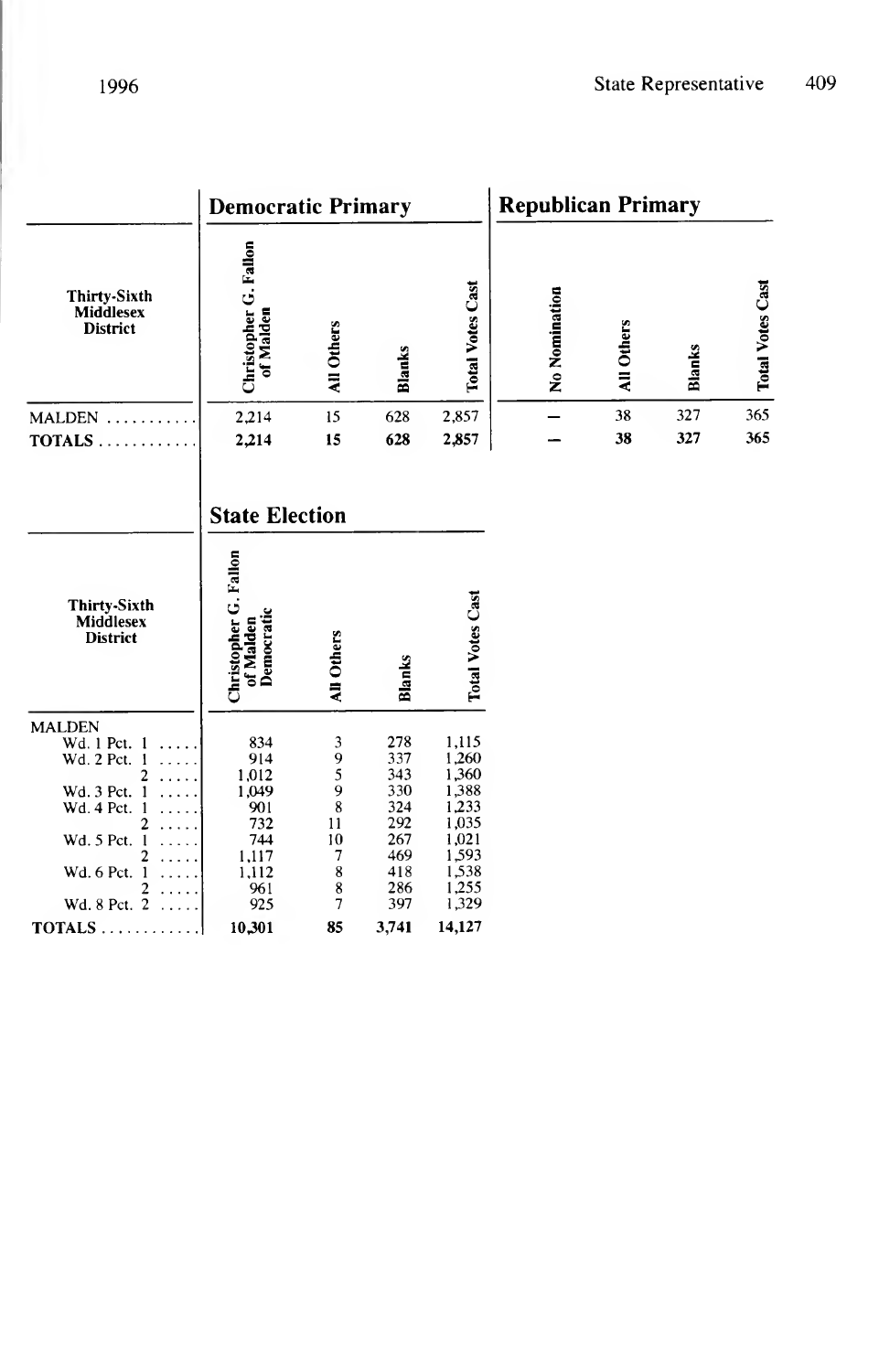|                                                                                                                | <b>Democratic Primary</b>                          | <b>Republican Primary</b>            |                                           |                                           |          |                         |               |            |               |                         |
|----------------------------------------------------------------------------------------------------------------|----------------------------------------------------|--------------------------------------|-------------------------------------------|-------------------------------------------|----------|-------------------------|---------------|------------|---------------|-------------------------|
| <b>Thirty-Seventh</b><br><b>Middlesex</b><br><b>District</b>                                                   | Vincent Paul Ciampa<br>of Somerville               | John H. "Jake" Keating<br>of Medford | Joshua C. (Josh) O'Brien<br>of Somerville | All Others                                | Blanks   | <b>Total Votes Cast</b> | No Nomination | All Others | <b>Blanks</b> | <b>Total Votes Cast</b> |
| MEDFORD<br>SOMERVILLE                                                                                          | 639<br>859                                         | 593<br>40                            | 386<br>1,061                              |                                           | 44<br>38 | 1.662<br>1,998          | —             | 12<br>18   | 166<br>153    | 178<br>171              |
| $TOTALS$                                                                                                       | 1,498                                              | 633                                  | 1,447                                     |                                           | 82       | 3,660                   |               | 30         | 319           | 349                     |
|                                                                                                                | <b>State Election</b>                              |                                      |                                           |                                           |          |                         |               |            |               |                         |
| <b>Thirty-Seventh</b><br><b>Middlesex</b><br><b>District</b>                                                   | Vincent Paul Ciampa<br>of Somerville<br>Democratic | <b>All Others</b>                    | Blanks                                    | <b>Total Votes Cast</b>                   |          |                         |               |            |               |                         |
| <b>MEDFORD</b><br>Wd. 4 Pct. 1<br>Wd. 5 Pct.<br>$\overline{c}$<br>$\overline{2}$<br>Wd. 6 Pct.<br>Wd. 7 Pct. 1 | 706<br>947<br>910<br>1,132<br>938                  | 13<br>11<br>16<br>26<br>8            | 291<br>351<br>294<br>498<br>326           | 1,010<br>1,309<br>1,220<br>1,656<br>1,272 |          |                         |               |            |               |                         |
| <b>SOMERVILLE</b><br>Wd. 4 Pct. 1<br>3<br>$\ldots$ .<br>Wd. 7 Pct. 1<br>$\ldots$<br>$\frac{2}{3}$<br>.         | 757<br>837<br>1,094<br>1,035<br>1,132              | 28<br>48<br>42<br>46<br>37           | 253<br>332<br>399<br>313<br>336           | 1,038<br>1,217<br>1,535<br>1,394<br>1,505 |          |                         |               |            |               |                         |
| TOTALS                                                                                                         | 9,488                                              | 275                                  | 3,393                                     | 13,156                                    |          |                         |               |            |               |                         |